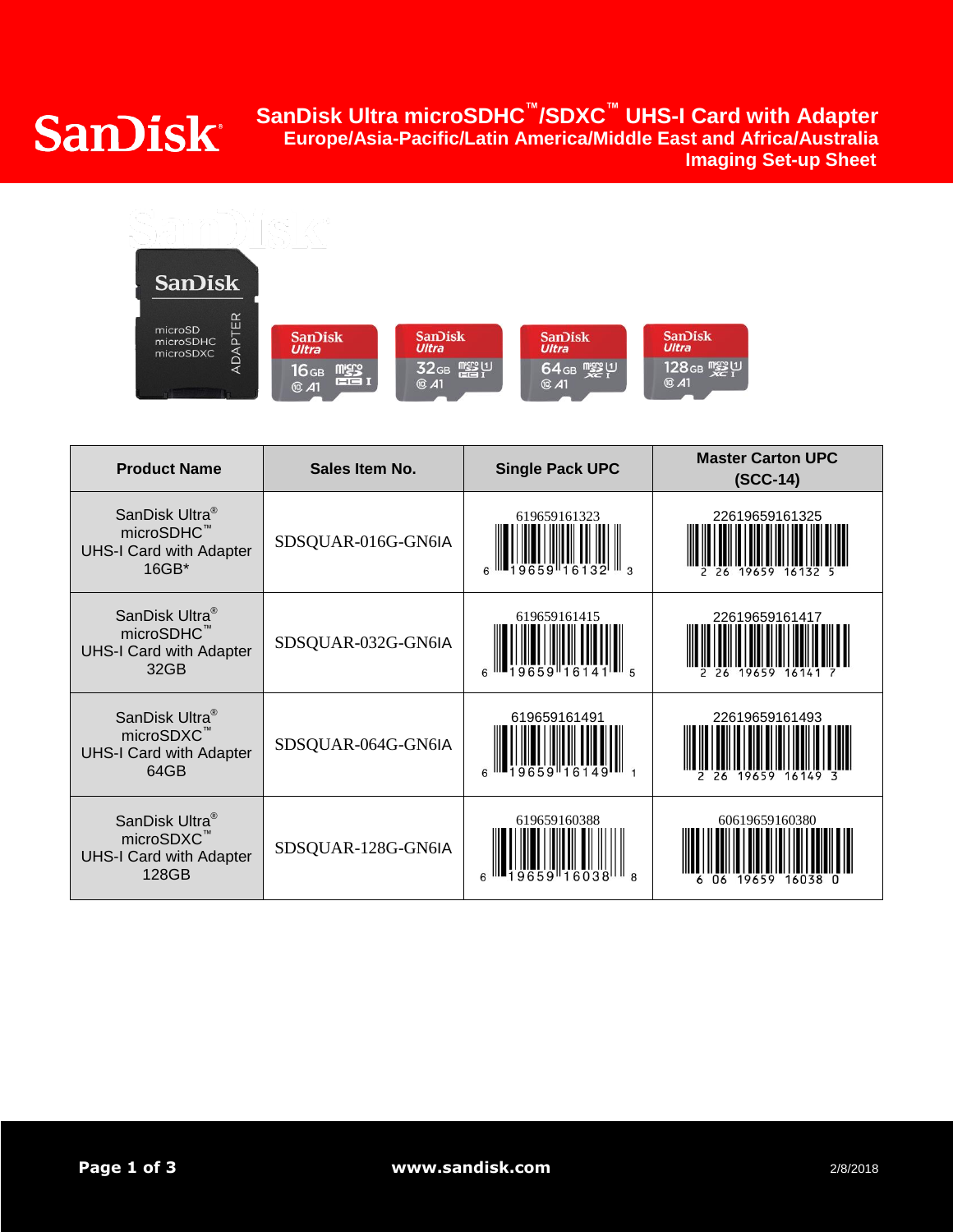# **SanDisk Ultra microSDHC ™/SDXC™ UHS-I Card with Adapter Europe/Asia-Pacific/Latin America/Middle East and Africa/Australia Sandisk Ultra microSDHC /SDXC UHS-I Card with Adapter Sand Life Shares Europe/Asia-Pacific/Latin America/Middle East and Africa/Australia<br>Imaging Set-up Sheet**

## **Dimensions: 16GB, 32GB, 64GB**

|                                        | Weight                 | Dimensions (H x W x L)                                          | Other                                                                                                                                                                                                                             |
|----------------------------------------|------------------------|-----------------------------------------------------------------|-----------------------------------------------------------------------------------------------------------------------------------------------------------------------------------------------------------------------------------|
| <b>Individual Product</b><br>(card)    | $0.01$ lb.<br>4.54 $g$ | $0.43 \times 0.59 \times 0.04$ in.<br>10.92 x 14.99 x 1.02 mm   | • Master Carton Qty: 100<br>Language on Package:<br>English, French, Spanish,<br>Portuguese, German, Italian,<br>Dutch, Russian, Polish,<br>Greek, Hungarian, Slovenian,<br>Bulgarian, Ukrainian<br>• Country of Origin: China or |
| <b>Individual Product</b><br>(adapter) | $0.01$ lb.<br>4.54 $g$ | $1.25 \times 0.94 \times 0.08$ in.<br>31.75 x 23.88 x 2.03 mm   |                                                                                                                                                                                                                                   |
| <b>Packaging Paper</b>                 | 10.00 g                |                                                                 |                                                                                                                                                                                                                                   |
| <b>Packaging Tray</b>                  | 1.7 $g$                |                                                                 | Taiwan<br>• Warranty: $10$ -year <sup>1</sup>                                                                                                                                                                                     |
| <b>Total Packaging w/o</b><br>product  | 11.7 $g$               |                                                                 | • Has main plug: N/A<br>· Batteries required: N/A                                                                                                                                                                                 |
| <b>Single Package</b>                  | $0.03$ lb.<br>13.76 g  | $6.00 \times 4.00 \times 0.19$ in.<br>152.00 x 101.00 x 4.90 mm | • Batteries included: N/A<br>• Battery weight: N/A<br>• Battery material: N/A<br>• Battery capacity: N/A<br>Battery life: N/A                                                                                                     |
| <b>Master Package</b>                  | $3.32$ lb.<br>1508 g   | 6.50 x 4.37 x 13.74<br>165.00 x 111.00 x 349 mm                 |                                                                                                                                                                                                                                   |

### **Dimensions: 128GB**

|                                        | Weight                 | Dimensions (H x W x L)                                           | <b>Other</b>                                                                                                                                                                                             |
|----------------------------------------|------------------------|------------------------------------------------------------------|----------------------------------------------------------------------------------------------------------------------------------------------------------------------------------------------------------|
| <b>Individual Product</b><br>(card)    | $0.01$ lb.<br>4.54 $g$ | $0.43 \times 0.59 \times 0.04$ in.<br>10.92 x 14.99 x 1.02 mm    | • Master Carton Qty: 25<br>English, French, Spanish,<br>Portuguese, German, Italian,<br>Dutch, Russian, Polish,<br>Greek, Hungarian, Slovenian,<br>Bulgarian, Ukrainian<br>• Country of Origin: China or |
| <b>Individual Product</b><br>(adapter) | $0.01$ lb.<br>4.54 $g$ | $1.25 \times 0.94 \times 0.08$ in.<br>31.75 x 23.88 x 2.03 mm    |                                                                                                                                                                                                          |
| <b>Packaging Paper</b>                 | 10.30 <sub>g</sub>     |                                                                  |                                                                                                                                                                                                          |
| <b>Packaging Tray</b>                  | 4.00 <sub>g</sub>      |                                                                  | Taiwan<br>• Warranty: $10$ -year <sup>1</sup>                                                                                                                                                            |
| <b>Total Packaging w/o</b><br>product  | 14.30g                 |                                                                  | • Has main plug: N/A<br>· Batteries required: N/A<br>• Batteries included: N/A                                                                                                                           |
| <b>Single Package</b>                  | $0.03$ lb.<br>13.76 g  | $6.00 \times 4.00 \times 0.19$ in.<br>152.00 x 101.00 x 4.90 mm  | • Battery weight: N/A<br>• Battery material: N/A<br>• Battery capacity: N/A<br>Battery life: N/A                                                                                                         |
| <b>Master Package</b>                  | $0.89$ lb.<br>404.00 g | $6.50 \times 4.37 \times 3.78$ in.<br>165.00 x 111.00 x 96.00 mm |                                                                                                                                                                                                          |